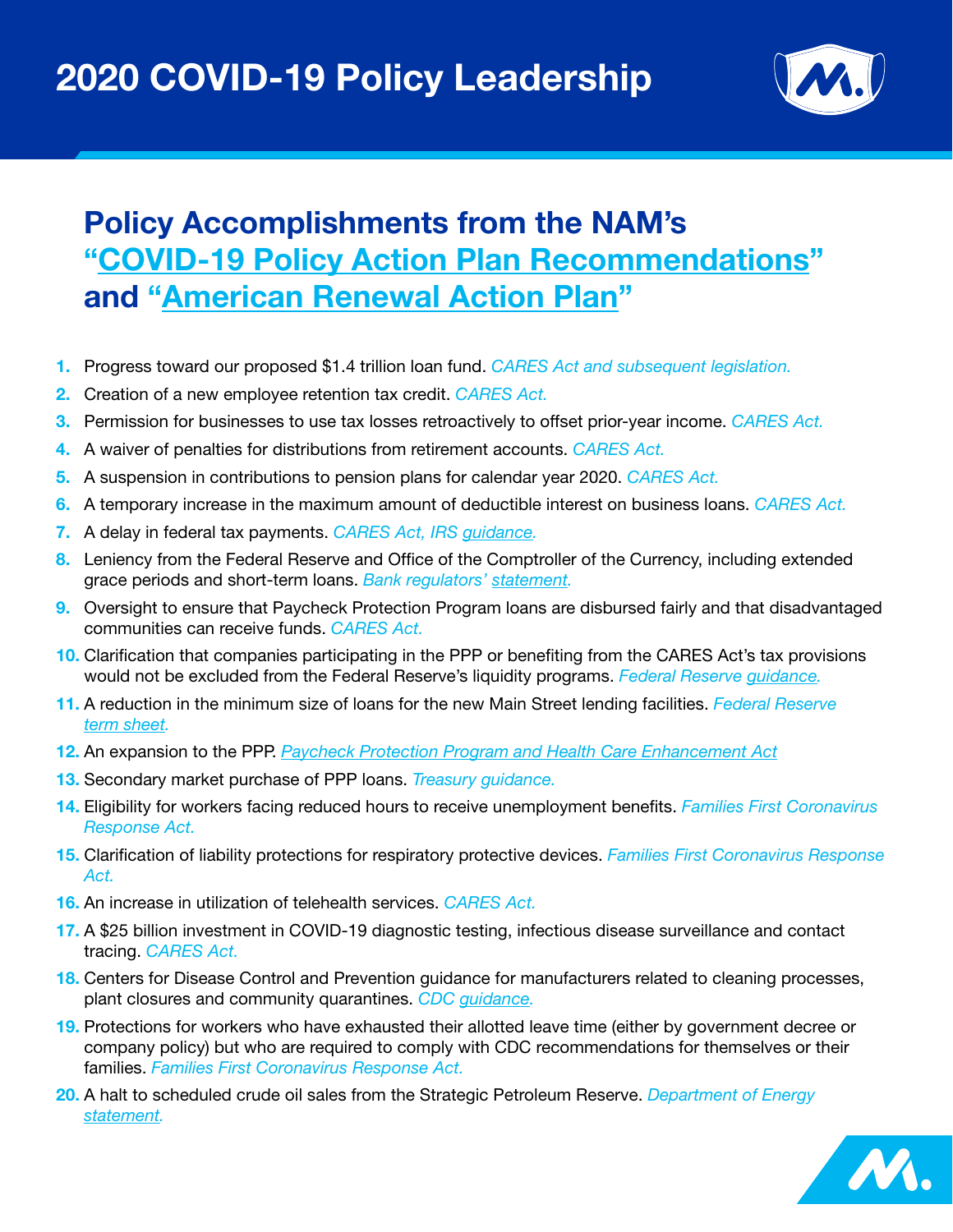- **21.** An increase in availability of disinfectant products for use against COVID-19. *EPA [statement.](https://www.epa.gov/newsreleases/epa-continues-efforts-increase-availability-disinfectant-products-use-against-novel)*
- **22.** Temporary measures to increase access to capital and supply chain financing during the COVID-19 pandemic. *Export-Import Bank [statement.](https://www.exim.gov/news/exim-increases-exporter-access-capital-and-supply-chain-financing-during-covid-19-raising)*
- **23.** Guidance from the Department of Homeland Security deeming manufacturers and their supply chains as "essential" to ensure the supply of critical products. *[Cybersecurity & Infrastructure Security Agency](https://www.cisa.gov/sites/default/files/publications/Version_3.0_CISA_Guidance_on_Essential_Critical_Infrastructure_Workers_1.pdf)  [guidance](https://www.cisa.gov/sites/default/files/publications/Version_3.0_CISA_Guidance_on_Essential_Critical_Infrastructure_Workers_1.pdf).*
- **24.** Legislative action to prevent a patchwork of state regulations that could impede the movement of freight across state lines. *CARES Act.*
- **25.** An expansion in air cargo capacity via passenger cabin space. *Federal Aviation Administration [guidance.](https://www.faa.gov/other_visit/aviation_industry/airline_operators/airline_safety/safo/all_safos/media/2020/SAFO20008.pdf)*
- **26.** \$25 billion in appropriated funding for COVID-19 tests. *[Paycheck Protection Program and Health Care](https://www.congress.gov/bill/116th-congress/house-bill/266/)  [Enhancement Act](https://www.congress.gov/bill/116th-congress/house-bill/266/).*
- **27.** Guidelines for PPP loan forgiveness and launch of the PPP loan forgiveness portal. *Small Business Administration [rule](https://www.govinfo.gov/content/pkg/FR-2020-06-01/pdf/2020-11536.pdf) and [notice](https://www.sba.gov/sites/default/files/2020-07/5000-20038-508.pdf).*
- **28.** An earlier reopening date for certain manufacturing sectors operating in Mexico. *[Embassy of Mexico to the](http://documents.nam.org/IEA/MexicoNewNormalityStrategy_rev.pdf)  [United States](http://documents.nam.org/IEA/MexicoNewNormalityStrategy_rev.pdf).*
- **29.** Enforcement discretion for key PPP loan forgiveness metrics. *Treasury guidance.*
- **30.** Guidelines on PPP loan forgiveness application procedures. *Treasury guidance.*
- **31.** Expanded period for using PPP loan funds and key modifications to criteria for loan forgiveness. *[Paycheck](https://www.congress.gov/bill/116th-congress/house-bill/7010/text)  [Protection Program Flexibility Act of 2020.](https://www.congress.gov/bill/116th-congress/house-bill/7010/text)*
- **32.** Guidance on taking employee temperatures when entering manufacturing facilities and permissible health questions. *Equal Employment Opportunity Commission [guidance](https://www.eeoc.gov/laws/guidance/pandemic-preparedness-workplace-and-americans-disabilities-act).*
- **33.** Easy-to-access COVID-19 information on workplace safety issues, including the uses and differences between face coverings. *Occupational Safety and Health Administration [FAQ](https://www.osha.gov/SLTC/covid-19/covid-19-faq.html).*
- **34.** Guidance and clarification on personal protective equipment requirements relating to face coverings. *OSHA [FAQ](https://www.osha.gov/SLTC/covid-19/covid-19-faq.html).*
- **35.** EEOC guidelines to help employers understand what questions they can ask employees and what appropriate actions and procedures can be taken to increase safety protocols without discriminating against employees. *[EEOC](https://www.eeoc.gov/wysk/what-you-should-know-about-covid-19-and-ada-rehabilitation-act-and-other-eeo-laws) Q&A.*
- **36.** Federal Emergency Management Agency exemption to export restrictions for intra-company transfers of PPE. *[Temporary final rule](https://www.federalregister.gov/documents/2020/04/21/2020-08542/prioritization-and-allocation-of-certain-scarce-or-threatened-health-and-medical-resources-for).*
- **37.** Securities and Exchange Commission reforms to expand the pool of "accredited investors" who can provide capital to manufacturers. *SEC [release.](https://www.sec.gov/news/press-release/2020-191)*
- **38.** Reauthorization of the Chemical Facility Anti-Terrorism Standards program. *[S. 4148.](https://www.congress.gov/bill/116th-congress/senate-bill/4148)*
- **39.** Guidance released for duty drawback, which will allow certain delayed drawback payments to move forward consistent with updates to the program's authorizing law. *U.S. Customs and Border Protection [notice](https://content.govdelivery.com/bulletins/gd/USDHSCBP-2896f99?wgt_ref=USDHSCBP_WIDGET_2?utm_source=csms.cbp.gov&utm_medium=csms.cbp.gov&utm_term=undefined&utm_content=undefined&utm_campaign=(not set)&gclid=undefined&dclid=undefined&GAID=643919526.1574098262).*
- **40.** Free trade agreement negotiations initiated between the United States and United Kingdom and the United States and Kenya. *U.S.–UK [joint statement](https://ustr.gov/about-us/policy-offices/press-office/press-releases/2020/may/joint-statement-ustr-robert-lighthizer-and-uk-secretary-state-international-trade-elizabeth-truss) and U.S.–Kenya [joint statement](https://ustr.gov/about-us/policy-offices/press-office/press-releases/2020/july/joint-statement-between-united-states-and-kenya-launch-negotiations-towards-free-trade-agreement).*